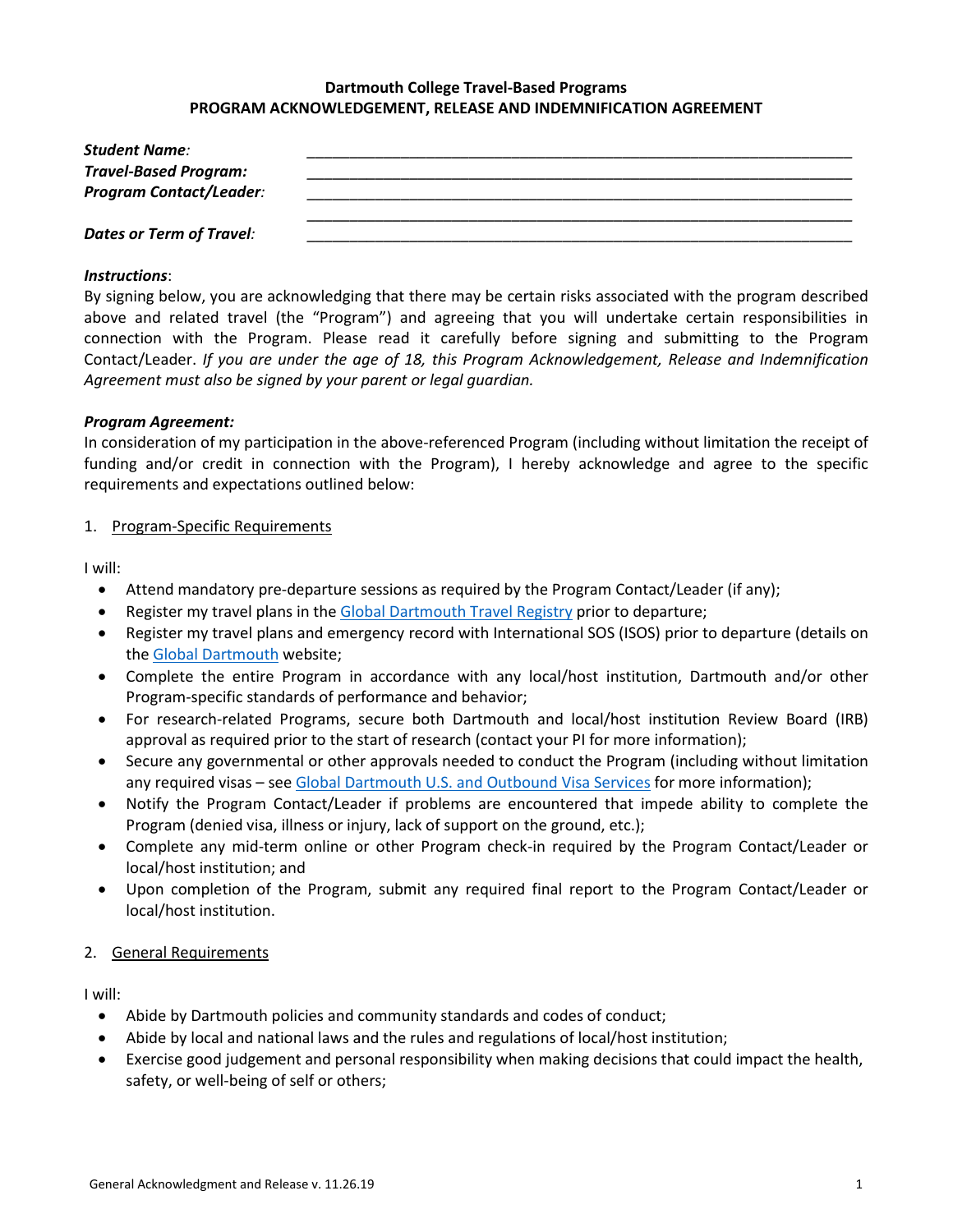- Prepare for the cultural context in the Program location and seek out appropriate resources to aid in skills development and transitions off-campus;
- Where Dartmouth funds have been awarded to support the Program, budget and spend responsibly (depending on sponsoring Dartmouth department procedures you may not be required to keep receipts or track expenses, but be mindful that the funds awarded for the specified purpose of undertaking this Program are intended to last for the duration of the stay);
- Act with acknowledgement that you will be perceived in the host community as a representative of the values of Dartmouth; and
- Familiarize myself and abide by the [Dartmouth IT Security Guidelines While Traveling Internationally.](https://services.dartmouth.edu/TDClient/1806/Portal/KB/ArticleDet?ID=67168)

# 3. Ability to Participate

I understand that to be eligible for participation in the Program, I must be in good academic and disciplinary standing with Dartmouth. If my standing changes prior to or during the Program, I will notify the Program Contact/Leader immediately. I understand that if I violate any of the requirements or expectations noted in this General Acknowledgement and Release, I may be subject to disciplinary action, may be considered in default of any funds awarded to support the Program, and may be required to return such funds to Dartmouth. I further acknowledge that Dartmouth reserves the right to suspend my travel experience and/or the Program at any time due to changing safety situations or violations of the terms of this Program Acknowledgement, Release and Indemnification Agreement.

## 4. Voluntary Participation and Assumption of Risk

I acknowledge and agree that I have committed to undertake the Program and Program-related travel voluntarily in connection with my status as a student at Dartmouth. Where the Program consists of an independent study or similar independently developed project, I acknowledge that Dartmouth College has not made, and has no obligation to make, any investigation of the safety or feasibility of my proposed Project.

I am aware of and agree to accept and assume the risks of participating in the Program, which may involve risks of personal injury, property damage, and other risks associated with traveling. For example, some of these risks may involve but are not limited to the following, which may not be foreseeable:

- travel safety with various modes of transportation;
- the nature of accommodations;
- handling of baggage;
- exposure to disease;
- authority of foreign government and application of foreign laws;
- fluctuating currency rates;
- restrictions on visas, passports, and customs; and
- theft, assault, terrorism.

I freely agree to assume all such risks in connection with this Program.

## 5. Release of Liability and Indemnification for Independent or Optional Activities

WHERE THE PROGRAM CONSISTS OF AN INDEPENDENT STUDY OR SIMILAR INDEPENDENTLY DEVELOPED PROJECT, AND IN THE EVENT OF INDEPENDENT TRAVEL, OPTIONAL ACTIVITIES, OR SOJOURNS THAT I MAY UNDERTAKE DURING OR COINCIDENT WITH ANY TRAVEL-BASED PROGRAM, I HEREBY RELEASE, WAIVE, DISCHARGE AND COVENANT NOT TO SUE TRUSTEES OF DARTMOUTH COLLEGE, ITS OFFICERS, EMPLOYEES,